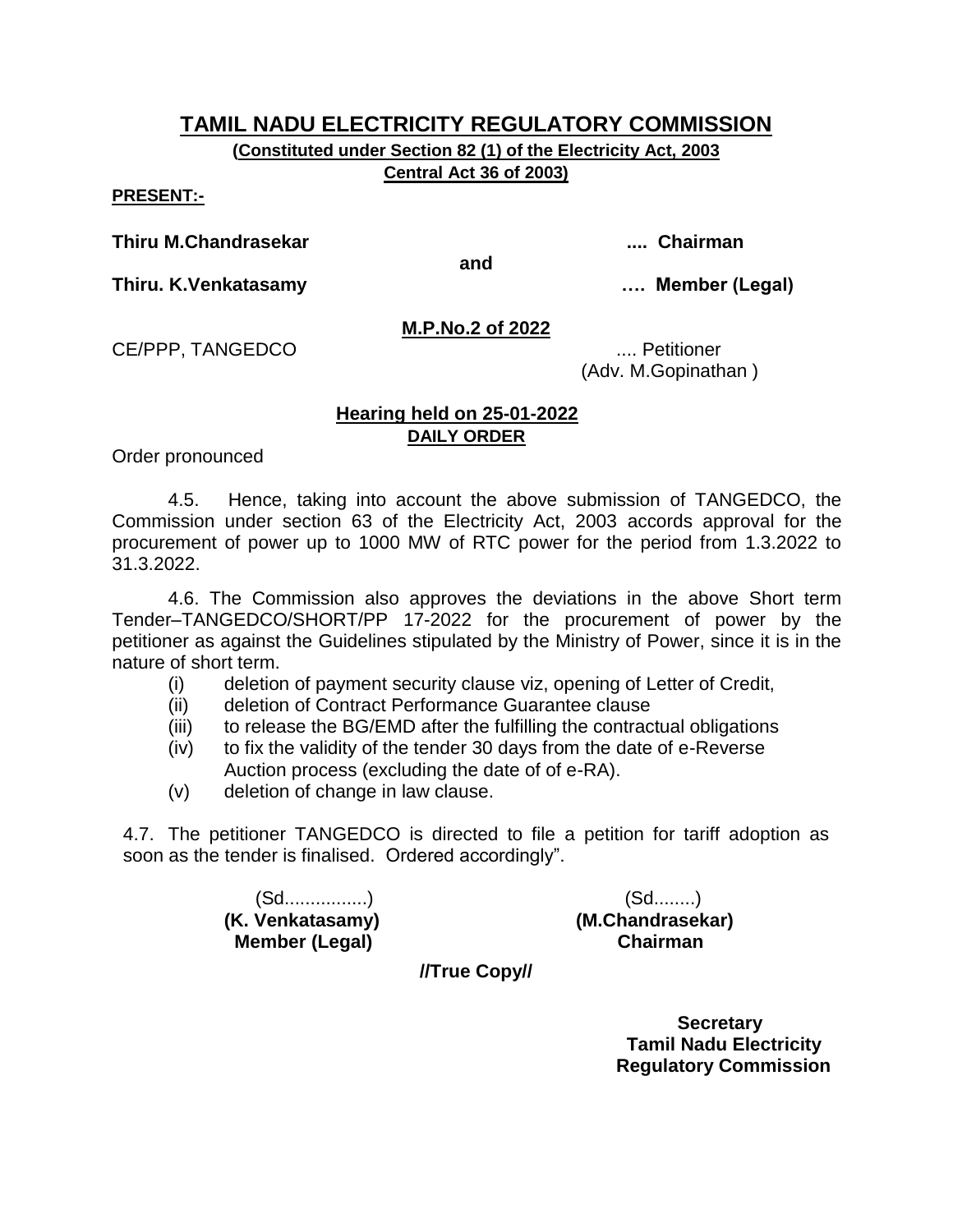**(Constituted under Section 82 (1) of the Electricity Act, 2003 Central Act 36 of 2003)**

**PRESENT:-**

**Thiru M.Chandrasekar .... Chairman**

**Thiru. K.Venkatasamy …. Member (Legal)**

**Thiru. R.Jarard Kishore …. Member** 

# **D.R.P. No.18 of 2021**

M/s.Amarjothi Spinning Mills Limited ….. Petitioner

(Adv. R.S.Pandiyaraj)

Versus (i) CMD/TANGEDCO & Ors. ….. Respondents

(Adv.M.Gopinathan)

# **Hearing dated : 25-01-2022**

## **DAILY ORDER**

Thiru.S.P.Parthasarathy, Advocate appeared for the petitioner. Thiru.V.Anil Kumar, Standing Counsel appeared for TANGEDCO and sought 2 weeks time for filing counter. At the request of the respondent side, the case is adjourned to 15.02.2022 for filing counter.

 **(R.Jarard Kishore) (K. Venkatasamy) (M.Chandrasekar) Member** 

(Sd.............) (Sd................) (Sd........) **Member (Legal) Chairman** 

**//True Copy//**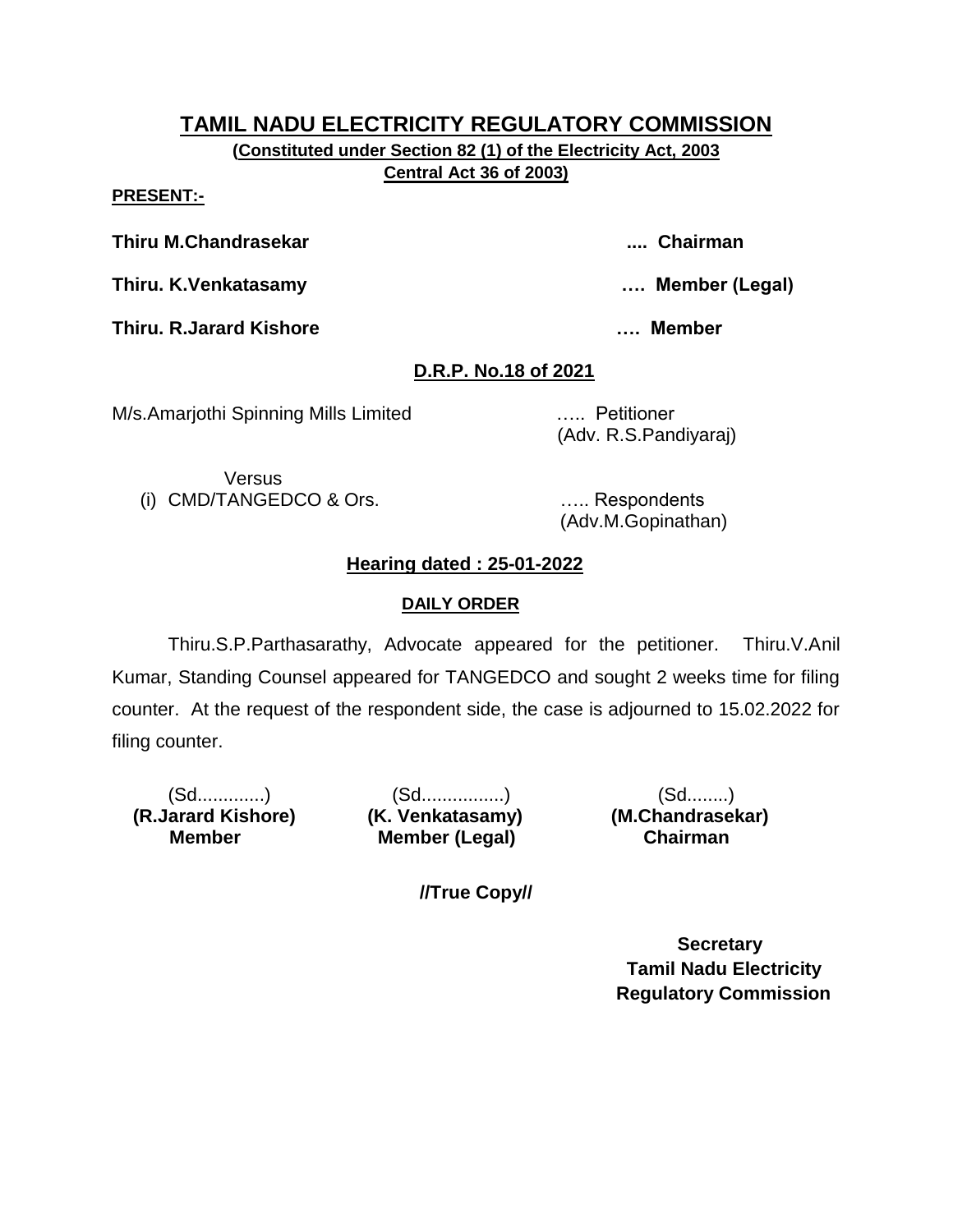**(Constituted under Section 82 (1) of the Electricity Act, 2003 Central Act 36 of 2003)**

#### **PRESENT:-**

**Thiru M.Chandrasekar .... Chairman**

**Thiru. K.Venkatasamy …. Member (Legal)**

**Thiru. R.Jarard Kishore …. Member** 

# **D.R.P.No.19 of 2021**

M/s.OPG Power Generation Pvt. Limited …. Petitioner

**Versus** 

(Adv.Rahul Balaji)

TANGEDCO …. Respondent (Adv.M.Gopinathan)

# **Hearing held on 25-01-2022**

## **DAILY ORDER**

Ms.Simran Srinivasan, Junior to Thiru.Rahul Balaji, Advocate appeared for the petitioner. Thiru.V.Anil Kumar, Standing Counsel appeared for TANGEDCO and sought two weeks time for filing counter. At the request of the respondent side, the case is adjourned to 15.02.2022 for filing counter.

 **(R.Jarard Kishore) (K. Venkatasamy) (M.Chandrasekar) Member** 

(Sd.............) (Sd................) (Sd........) **Member (Legal) Chairman** 

**//True Copy//**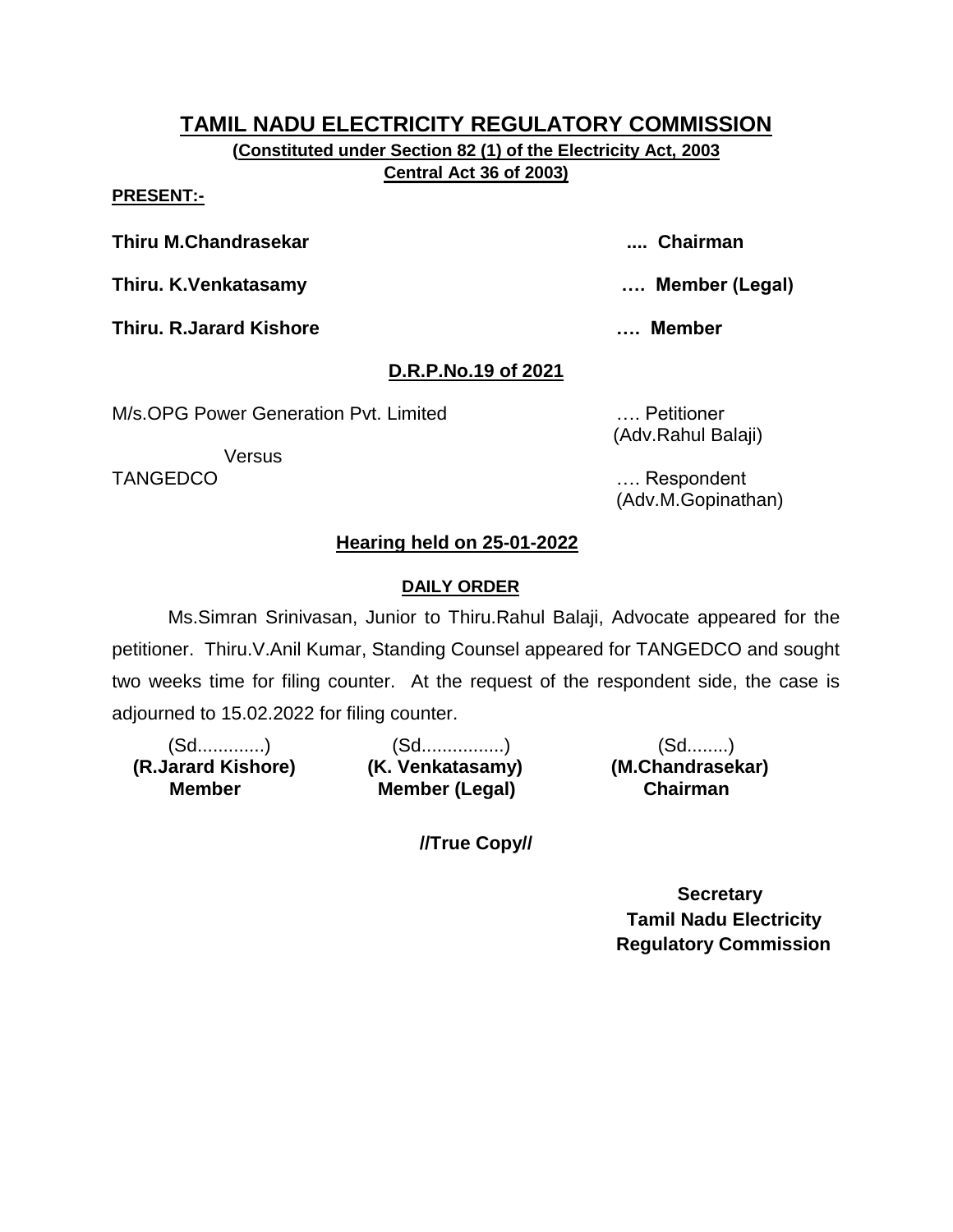**(Constituted under Section 82 (1) of the Electricity Act, 2003 Central Act 36 of 2003)**

**PRESENT:-**

**Thiru M.Chandrasekar .... Chairman**

**Thiru. K.Venkatasamy …. Member (Legal)**

**Thiru. R.Jarard Kishore …. Member** 

# **M.P.No.42 of 2021**

M/s.OPG Energy Pvt. Limited ….. Petitioner

(Adv.Rahul Balaji)

Versus

(i) CMD/TANGEDCO

(ii) AAA Plus Energy Pvt. Limited … Respondents

(Adv.M.Gopinathan for R-1)

# **Hearing dated : 25-01-2022**

## **DAILY ORDER**

Ms.Simran Srinivasan, Junior to Thiru.Rahul Balaji, Advocate appeared for the petitioner. Thiru.V.Anil Kumar, Standing Counsel appeared for TANGEDCO and sought two weeks time for filing counter. At the request of the respondent side, the case is adjourned to 08.02.2022 for filing counter.

 **(R.Jarard Kishore) (K. Venkatasamy) (M.Chandrasekar) Member** 

(Sd.............) (Sd................) (Sd........) **Member (Legal) Chairman** 

**//True Copy//**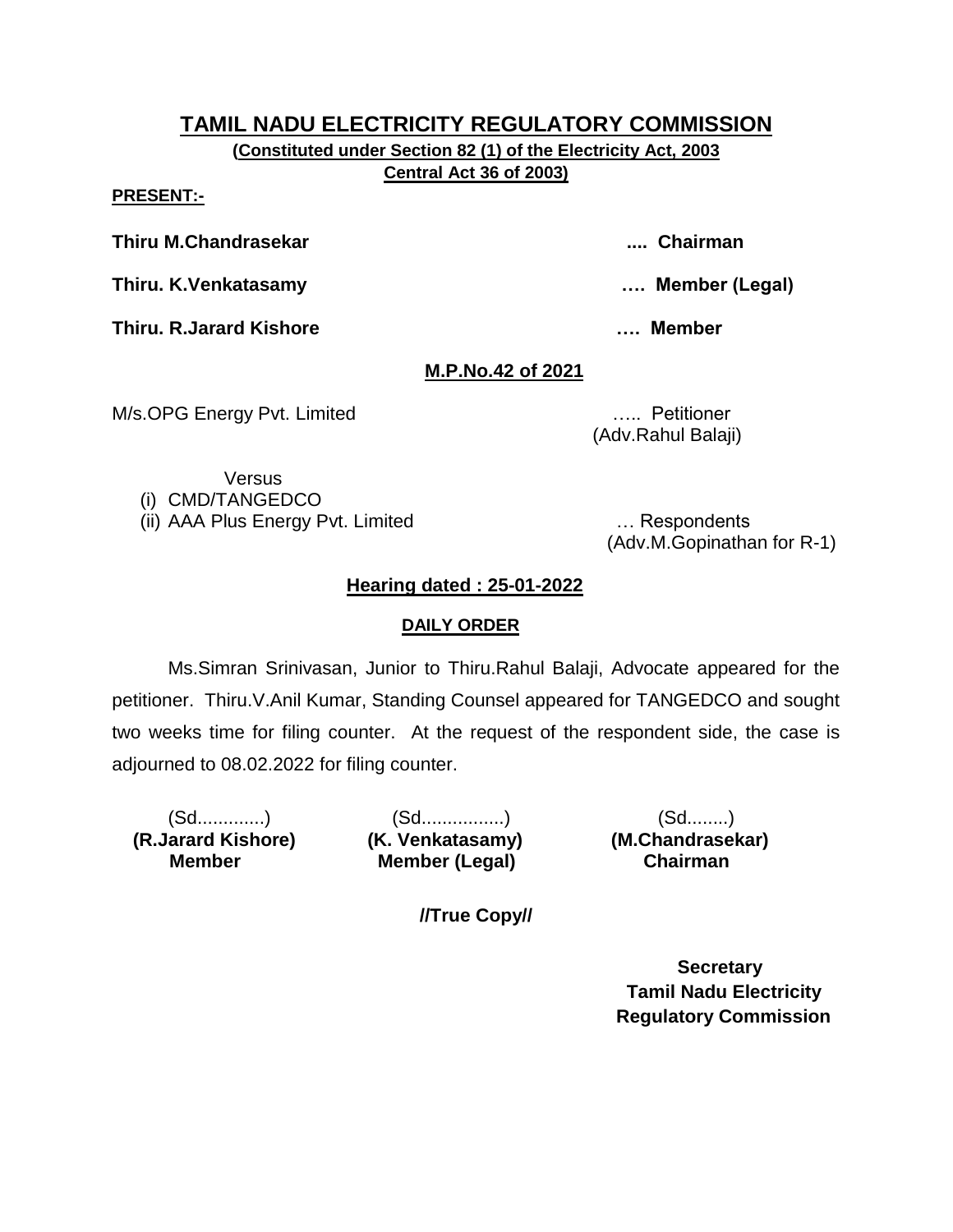**(Constituted under Section 82 (1) of the Electricity Act, 2003 Central Act 36 of 2003)**

#### **PRESENT:-**

**Thiru M.Chandrasekar .... Chairman**

**Thiru. K.Venkatasamy …. Member (Legal)**

**Thiru. R.Jarard Kishore …. Member** 

# **M.P.No.47 of 2021**

M/s.T.R.K. Textile India Pvt. Limited ..... **Mix. 1.1. Section** .... Petitioner

(Adv. R.S.Pandiyaraj )

**Versus** 

- (i) CE/NCES, TANGEDCO
- (ii) SE/Palladam, EDC …. Respondents

(Adv.M.Gopinathan)

## **Hearing held on 25-01-2022**

## **DAILY ORDER**

Thiru.S.P.Parthasarathy, Advocate appeared for the petitioner. Thiru. V.Anil Kumar, Standing Counsel appeared for TANGEDCO and sought time for filing counter. At the request of the respondent side, the case is adjourned to 08.02.2022 for filing counter.

(Sd.............) (Sd................) (Sd........)  **(R.Jarard Kishore) (K. Venkatasamy) (M.Chandrasekar) Member (Legal) Chairman Member** 

**//True Copy//**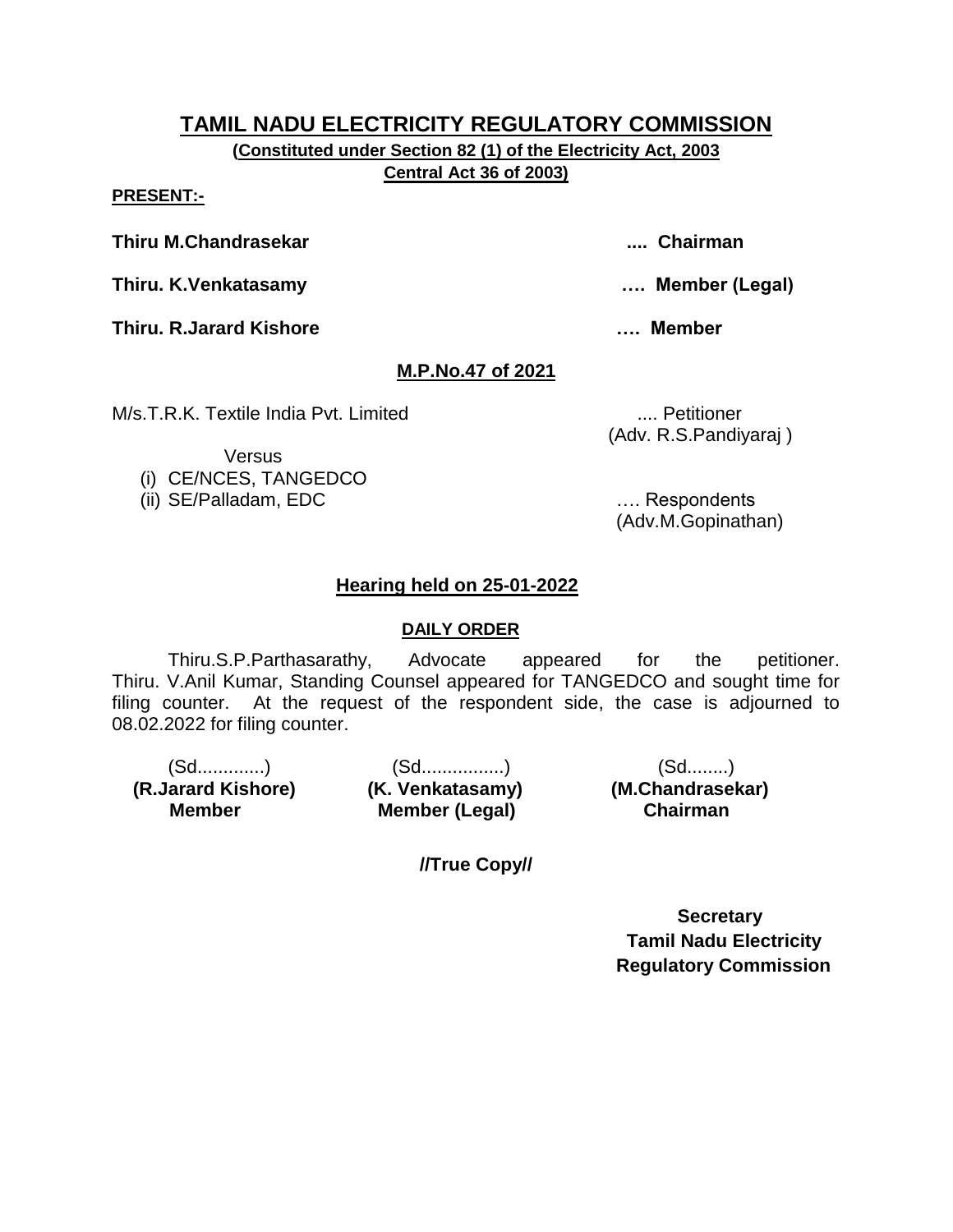**(Constituted under Section 82 (1) of the Electricity Act, 2003 Central Act 36 of 2003)**

**PRESENT:-**

**Thiru M.Chandrasekar .... Chairman**

**Thiru. K.Venkatasamy …. Member (Legal)**

**Thiru. R.Jarard Kishore …. Member** 

**I.A.No.1 of 2021 & R.P.No.8 of 2021 in D.R.P. No.18 of 2013**

CFC/Deposits & Documentation, TANGEDCO ….. Petitioner

**Versus** M/s.ITC Limited **M**/s.ITC Limited

 (Thiru.Richardson Wilson, Addl.Govt.Pleader)

**Hearing dated : 25-01-2022**

#### **DAILY ORDER**

Thiru.Richardson Wilson, Additional Government Pleader appeared for TANGEDCO. The Advocate from M/s.S.Ramasubramaniam & Associates appeared for Respondent i.e.,M/s.ITC Limited and sought time for filing counter. At the request of the respondent side, the case is adjourned to 08.02.2022 for filing counter on the maintainability and merits.

 **(R.Jarard Kishore) (K. Venkatasamy) (M.Chandrasekar) Member** 

(Sd.............) (Sd................) (Sd........) **Member (Legal) Chairman** 

**//True Copy//**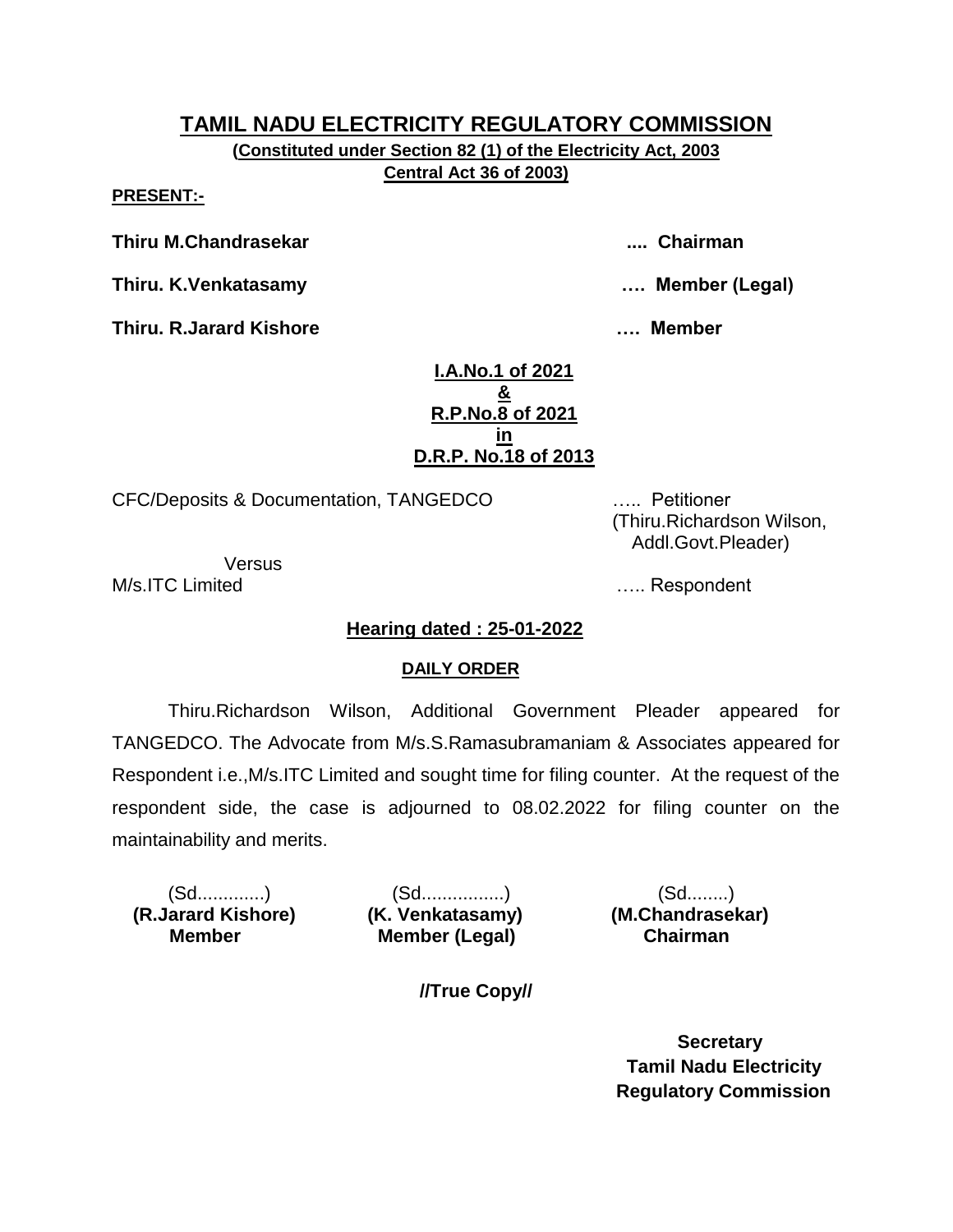**(Constituted under Section 82 (1) of the Electricity Act, 2003 Central Act 36 of 2003)**

#### **PRESENT:-**

**Thiru M.Chandrasekar .... Chairman**

**Thiru. K.Venkatasamy …. Member (Legal)**

**Thiru. R.Jarard Kishore …. Member** 

# **D.R.P.No.32 of 2013**

M/s.Suryadev Alloys & Power Pvt. Limited ….. Petitioner

(Adv.Vinod Kumar)

Versus

TANGEDCO & Ors. **Example 20** and the contract of the contract of the contract of the contract of the contract of the contract of the contract of the contract of the contract of the contract of the contract of the contract (Adv.M.Gopinathan for TANGEDCO & Adv.V.Anil Kumar for TANTRANSCO)

## **Hearing dated : 25-01-2022**

## **DAILY ORDER**

Thiru.Prashanth, Junior to Thiru.Vinod Kumar, Advocate appeared for the

petitioner. Thiru.V.Anil Kumar, Standing Counsel appeared for TANGEDCO and sought

short adjournment for the reason that writ appeal is pending in similar matter. At the

request of the respondent side, the case is adjourned to 22.02.2022 for arguments.

 **(R.Jarard Kishore) (K. Venkatasamy) (M.Chandrasekar) Member** 

(Sd.............) (Sd................) (Sd........) **Member (Legal) Chairman** 

**//True Copy//**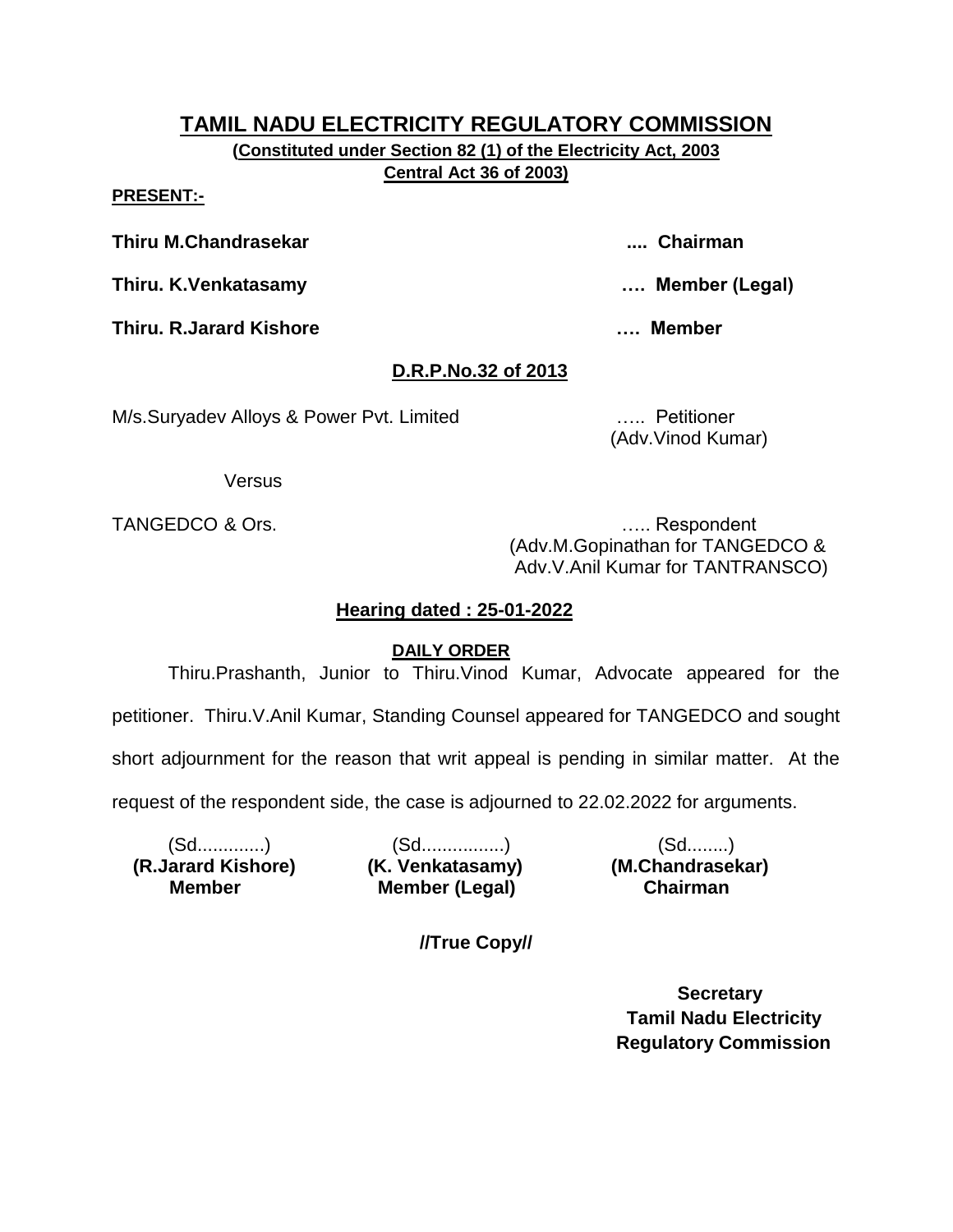**(Constituted under Section 82 (1) of the Electricity Act, 2003 Central Act 36 of 2003)**

**PRESENT:-**

**Thiru M.Chandrasekar .... Chairman**

**Thiru. K.Venkatasamy …. Member (Legal)**

**Thiru. R.Jarard Kishore …. Member** 

# **D.R.P.No.5 of 2014**

M/s.Saheli Exports Pvt Limited .... Petitioner

**Versus** 

TANGEDCO & Ors. **Example 20** and the contract of the contract of the contract of the contract of the contract of the contract of the contract of the contract of the contract of the contract of the contract of the contract

(Adv.Vinod Kumar )

(AGP.Richardson Wilson)

# **Hearing held on 25-01-2022**

## **DAILY ORDER**

Thiru.Prashanth, Junior to Thiru.Vinod Kumar, Advocate appeared for the petitioner. Thiru.Richardson Wilson, Additional Government Pleader appeared for TANGEDCO and submitted that this being a start-up power matter could be heard along with transferred matters. At the request of the respondent side, the case is adjourned to 01.03.2022 for arguments.

 **(R.Jarard Kishore) (K. Venkatasamy) (M.Chandrasekar) Member** 

(Sd.............) (Sd................) (Sd........) **Member (Legal) Chairman** 

**//True Copy//**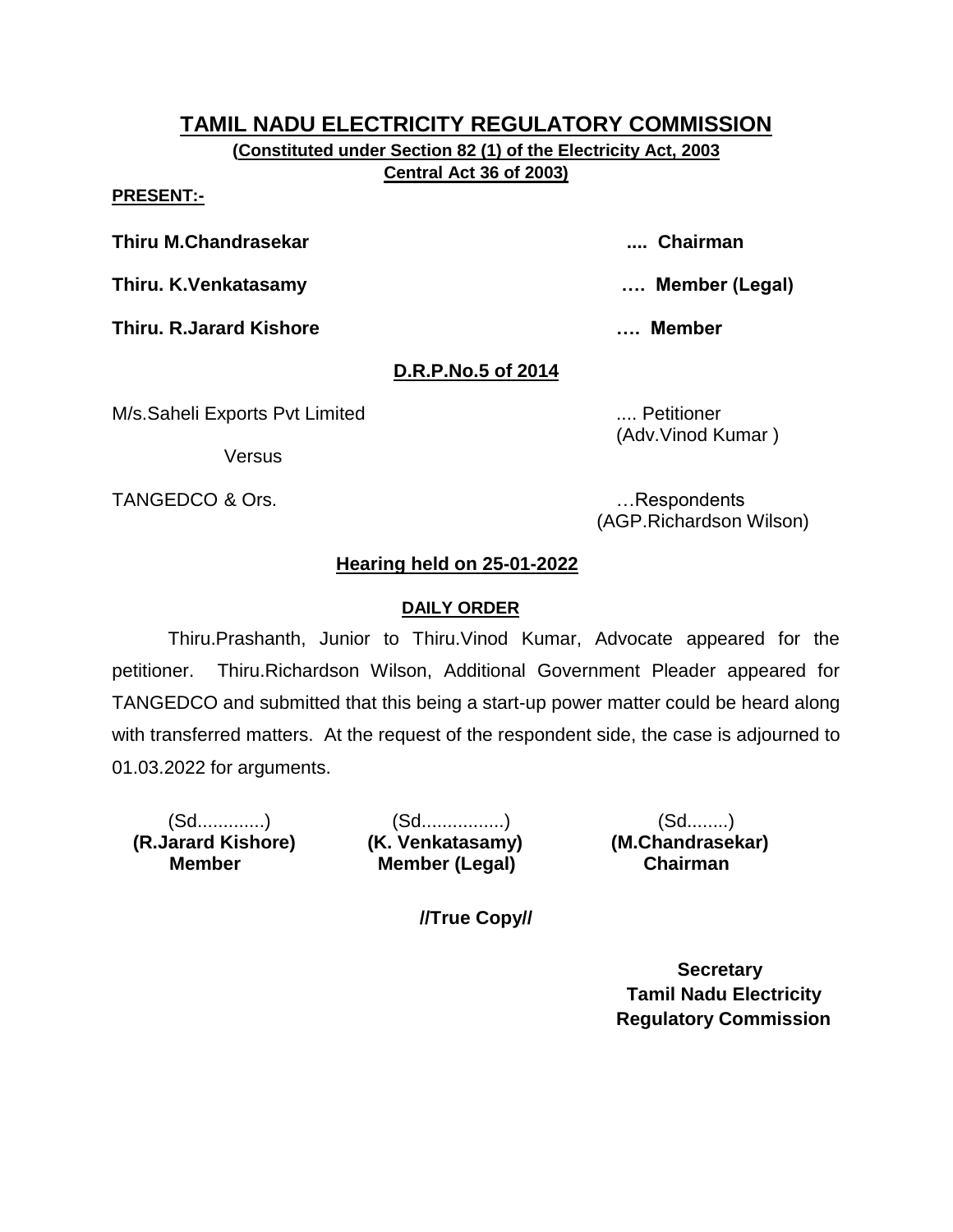**(Constituted under Section 82 (1) of the Electricity Act, 2003 Central Act 36 of 2003)**

**PRESENT:-**

**Thiru M.Chandrasekar .... Chairman**

**Thiru. K.Venkatasamy …. Member (Legal)**

**Thiru. R.Jarard Kishore …. Member** 

## **D.R.P.No.48 of 2014**

M/s.Super Sales India Limited ….. Petitioner

**Versus** 

TANGEDCO & Ors. **Example 20** and the contract of the contract of the contract of the contract of the contract of the contract of the contract of the contract of the contract of the contract of the contract of the contract

(Adv. Arun Anbumani)

(Adv.M.Gopinathan)

# **Hearing dated : 25-01-2022**

## **DAILY ORDER**

The Junior to Thiru.Arun Anbumani, Advocate appeared for the petitioner and sought short adjournment. Thiru.V.Anil Kumar, Standing Counsel appeared for TANGEDCO. At the request of the petitioner side, the case is adjourned to 15.02.2022 for arguments.

**Member** 

(Sd.............) (Sd................) (Sd........) **Member (Legal) Chairman** 

 **(R.Jarard Kishore) (K. Venkatasamy) (M.Chandrasekar)**

**//True Copy//**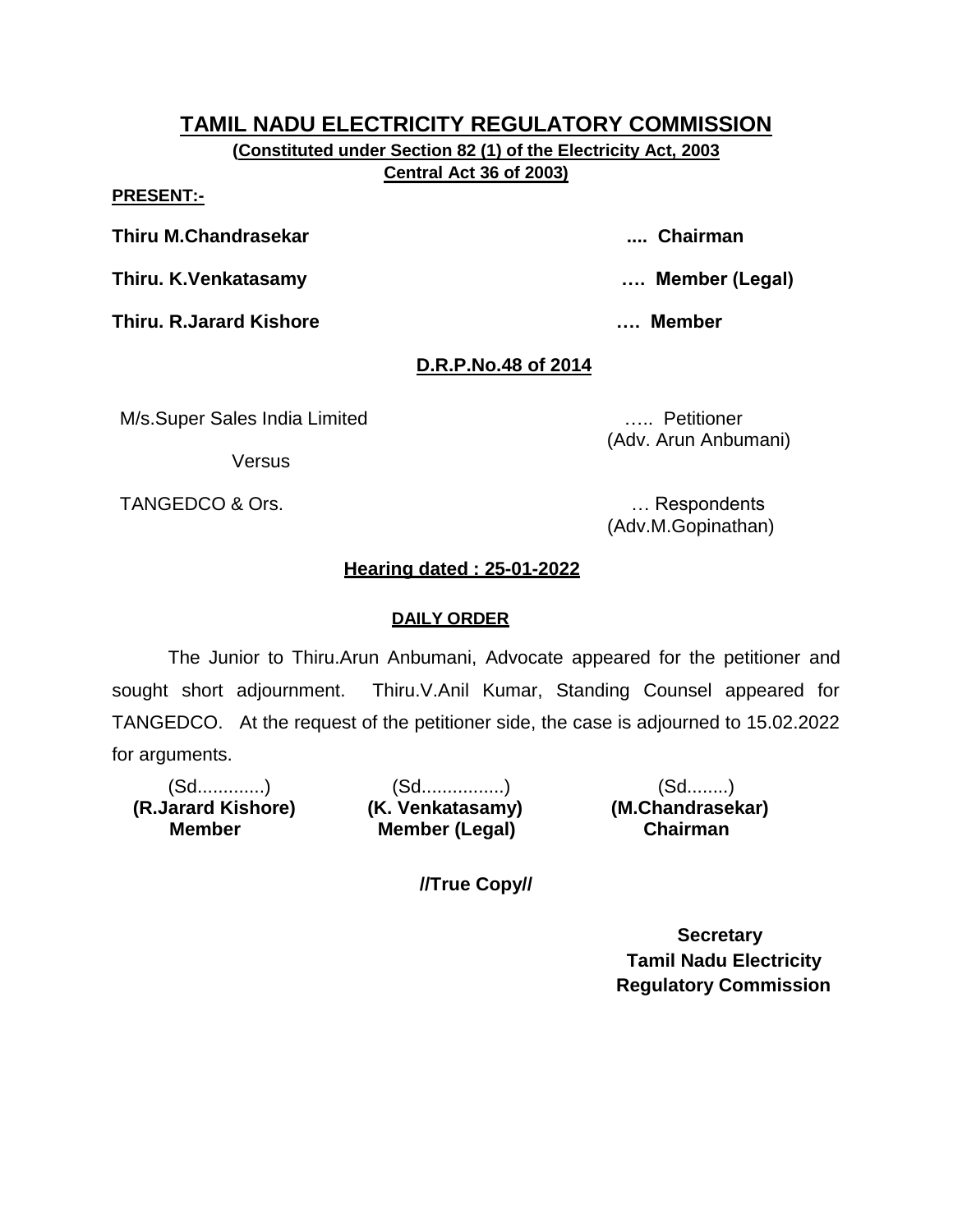**(Constituted under Section 82 (1) of the Electricity Act, 2003 Central Act 36 of 2003)**

#### **PRESENT:-**

**Thiru M.Chandrasekar .... Chairman**

**Thiru. K.Venkatasamy …. Member (Legal)**

**Thiru. R.Jarard Kishore …. Member** 

### **D.R.P.No.2 of 2018**

M/s.The Ramco Cements Limited .... Petitioner

**Versus** 

TANGEDCO & Ors. .... Respondents

( Adv. M.Gopinathan)

### **Hearing held on 25-01-2022**

#### **DAILY ORDER**

Ms.Simran Srinivasan, Junior to Thiru.Rahul Balaji, Advocate appeared for the petitioner. Thiru.V.Anil Kumar, Standing Counsel appeared for TANGEDCO and sought short adjournment. Petitioner side ready for arguments. At the request of the respondent side, the case is adjourned to 01.02.2022 for arguments on the written submissions filed by TANGEDCO.

 **(R.Jarard Kishore) (K. Venkatasamy) (M.Chandrasekar) Member** 

(Sd.............) (Sd................) (Sd........) **Member (Legal) Chairman** 

**//True Copy//**

 **Secretary Tamil Nadu Electricity Regulatory Commission**

(Adv.Rahul Balaji)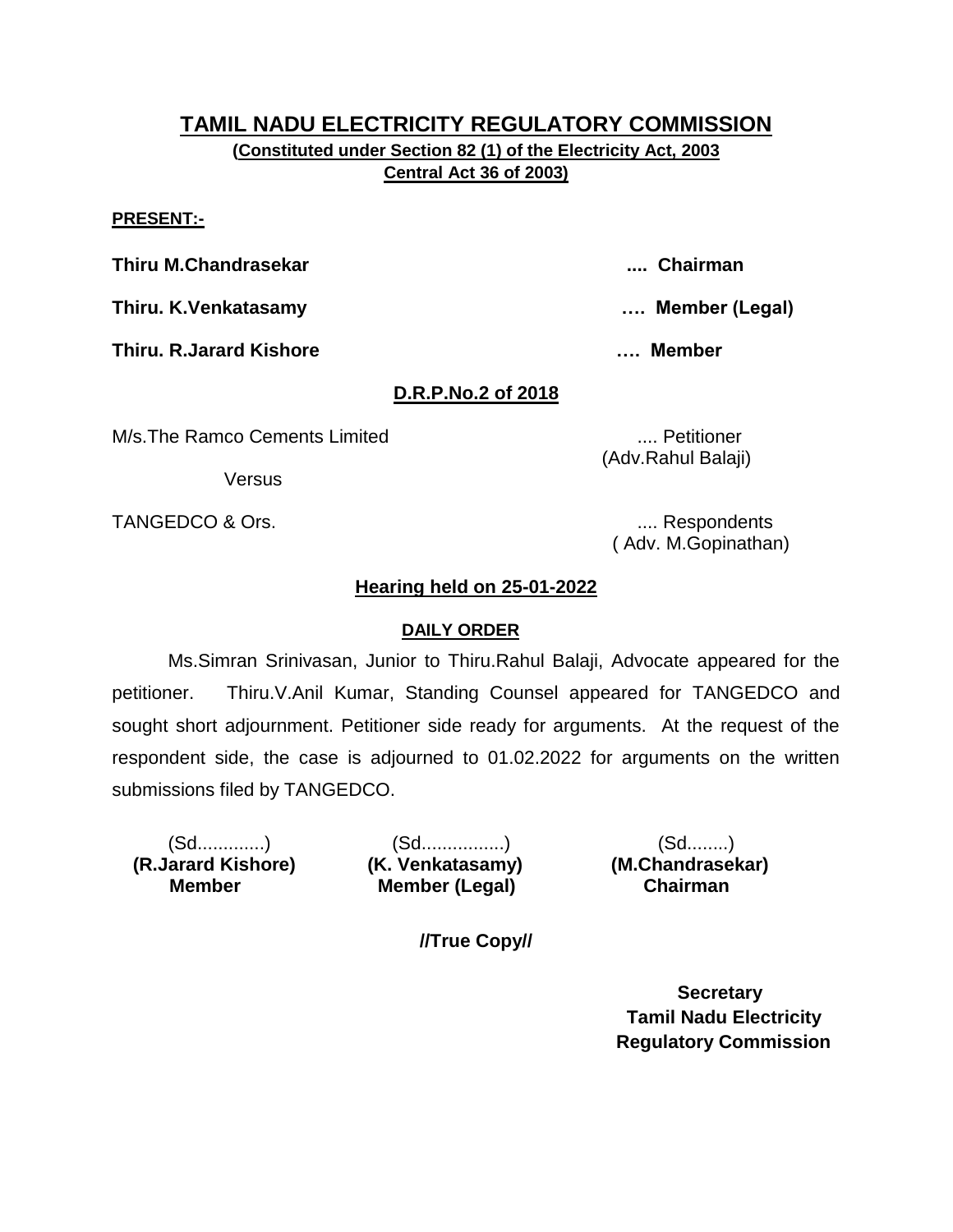**(Constituted under Section 82 (1) of the Electricity Act, 2003 Central Act 36 of 2003)**

#### **PRESENT:-**

**Thiru M.Chandrasekar .... Chairman**

**Thiru. K.Venkatasamy …. Member (Legal)**

**Thiru. R.Jarard Kishore …. Member** 

### **D.R.P.No.3 of 2018**

M/s.The Ramco Cements Limited .... Petitioner

**Versus** 

TANGEDCO & Ors. .... Respondents

( Adv. M.Gopinathan)

### **Hearing held on 25.01.2022**

#### **DAILY ORDER**

Ms.Simran Srinivasan, Junior to Thiru.Rahul Balaji, Advocate appeared for the petitioner. Thiru.V.Anil Kumar, Standing Counsel appeared for TANGEDCO and sought short adjournment. Petitioner side ready for arguments. At the request of the respondent side, the case is adjourned to 01.02.2022 for arguments on the written submissions filed by TANGEDCO.

 **(R.Jarard Kishore) (K. Venkatasamy) (M.Chandrasekar) Member** 

(Sd.............) (Sd................) (Sd........) **Member (Legal) Chairman** 

**//True Copy//**

 **Secretary Tamil Nadu Electricity Regulatory Commission**

(Adv.Rahul Balaji)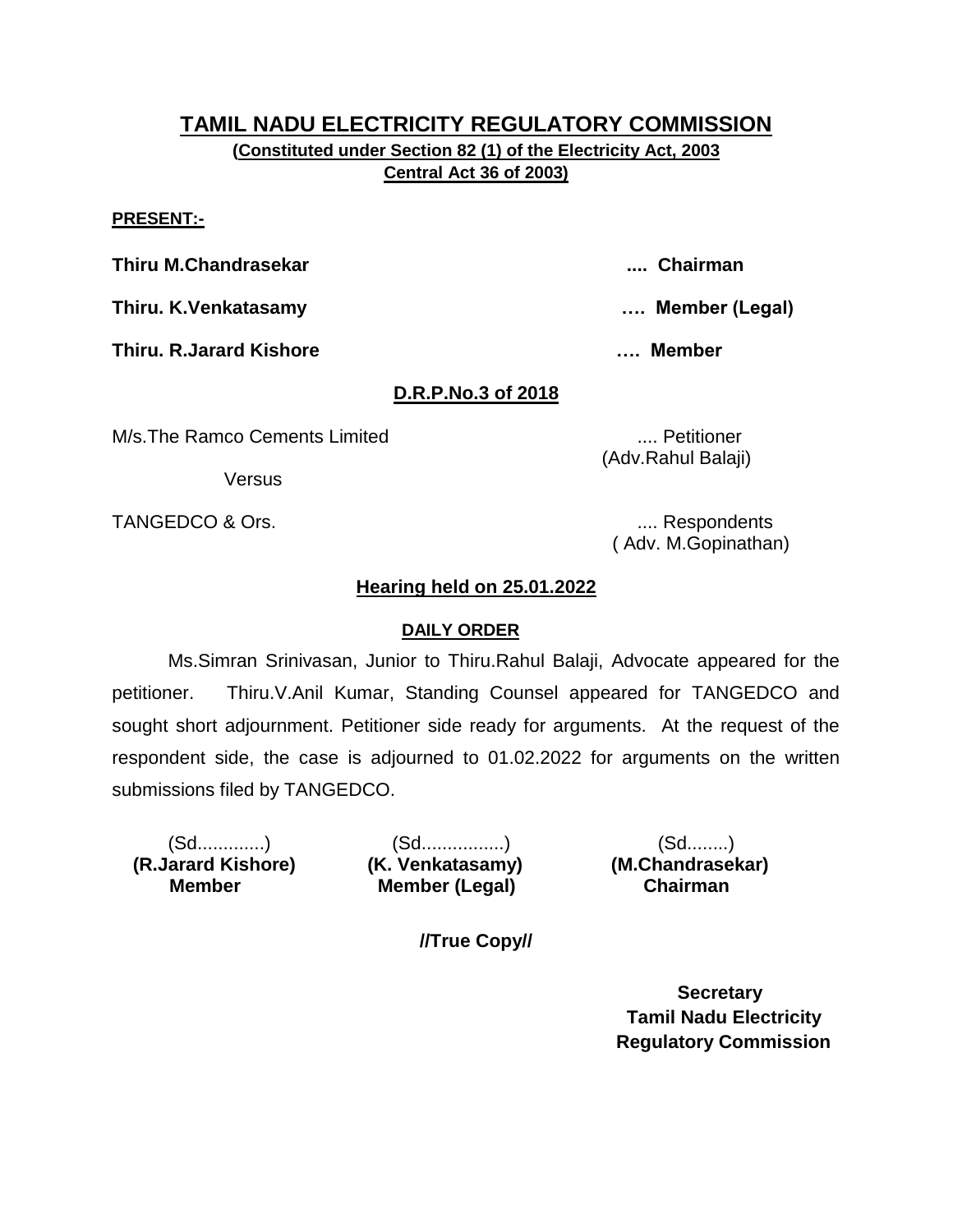**(Constituted under Section 82 (1) of the Electricity Act, 2003 Central Act 36 of 2003)**

**PRESENT:-**

**Thiru M.Chandrasekar .... Chairman**

**Thiru. K.Venkatasamy …. Member (Legal)**

**Thiru. R.Jarard Kishore …. Member** 

**M.P.No.19 of 2021**

M/s.R.S.Yarns and Power Pvt. Limited .... Petitioner

(Adv.R.S.Pandiyaraj )

Versus

i) CMD / TANGEDCO **in the set of the set of the set of the set of the set of the set of the set of the set of the set of the set of the set of the set of the set of the set of the set of the set of the set of the set of th** 

(Adv.M.Gopinathan)

# **Hearing held on 25-01-2022**

## **DAILY ORDER**

Thiru.S.P.Parthasarathy, Advocate appeared for the petitioner. Thiru.V.Anil Kumar, Standing Counsel appeared for TANGEDCO and sought short adjournment. At the request of the respondent side, the case is adjourned to 08.02.2022 for arguments.

 **(R.Jarard Kishore) (K. Venkatasamy) (M.Chandrasekar) Member** 

(Sd.............) (Sd................) (Sd........) **Member (Legal) Chairman** 

**//True Copy//**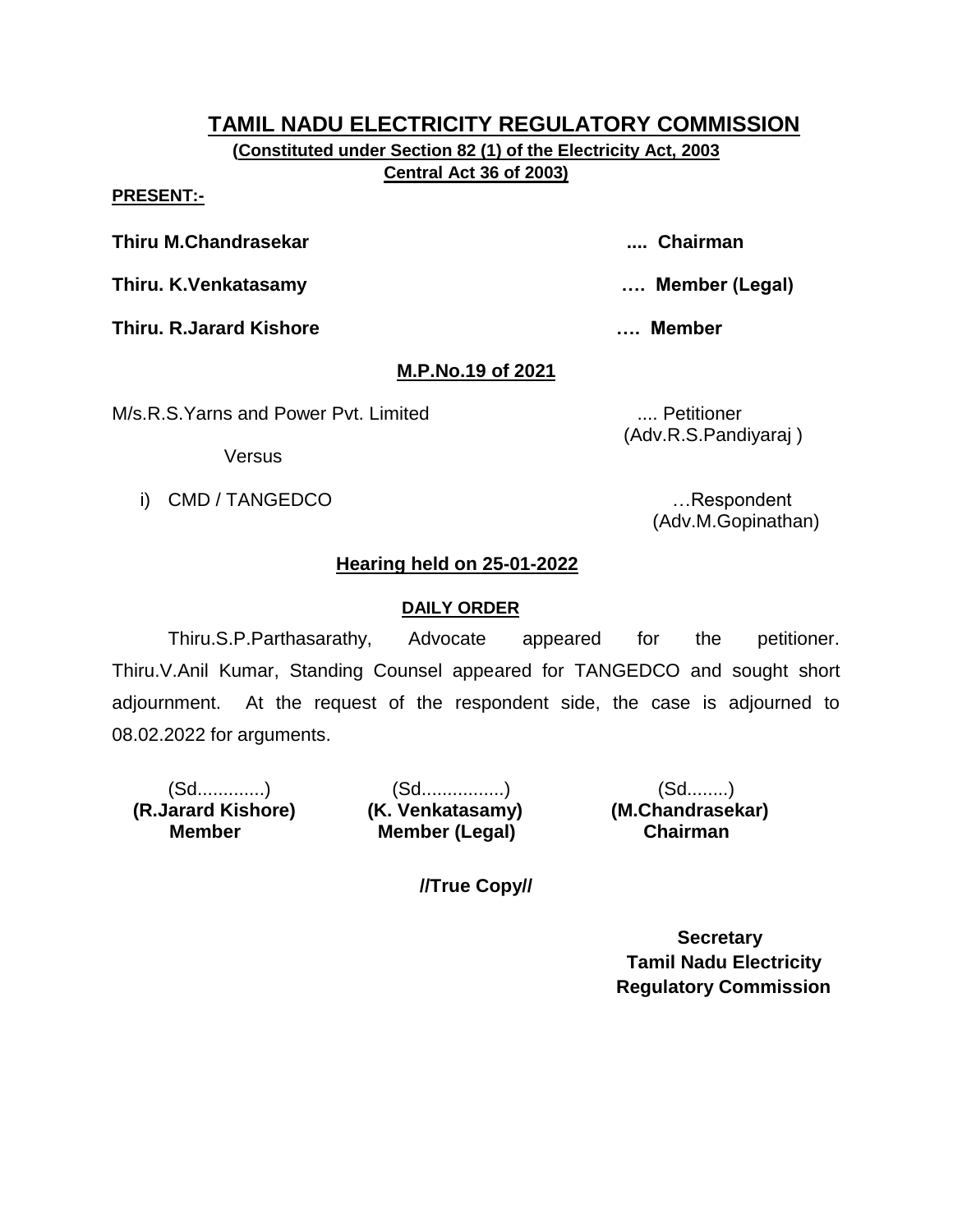**(Constituted under Section 82 (1) of the Electricity Act, 2003 Central Act 36 of 2003)**

**PRESENT:-**

**Thiru M.Chandrasekar .... Chairman**

**Thiru. K.Venkatasamy …. Member (Legal)**

**Thiru. R.Jarard Kishore …. Member** 

**D.R.P.No.8 of 2021**

M/s.NVR Energy Pvt. Limited ..... Petitioner

(Adv. Rahul Balaji)

**Versus** 

i) CMD / TANGEDCO **i** example the state of the state of the state of the state of the state of the state of the state of the state of the state of the state of the state of the state of the state of the state of the state

(Adv.M.Gopinathan)

# **Hearing held on 25-01-2022**

### **DAILY ORDER**

Ms.Simran Srinivasan, Junior to Thiru.Rahul Balaji, Advocate appeared for the petitioner and submitted that rejoinder has been filed and further sought time for arguments. Thiru.V.Anil Kumar, Standing Counsel appeared for TANGEDCO. At the request of the petitioner side, the case is adjourned to 08.02.2022 for arguments.

 **(R.Jarard Kishore) (K. Venkatasamy) (M.Chandrasekar) Member** 

(Sd.............) (Sd................) (Sd........) **Member (Legal) Chairman** 

**//True Copy//**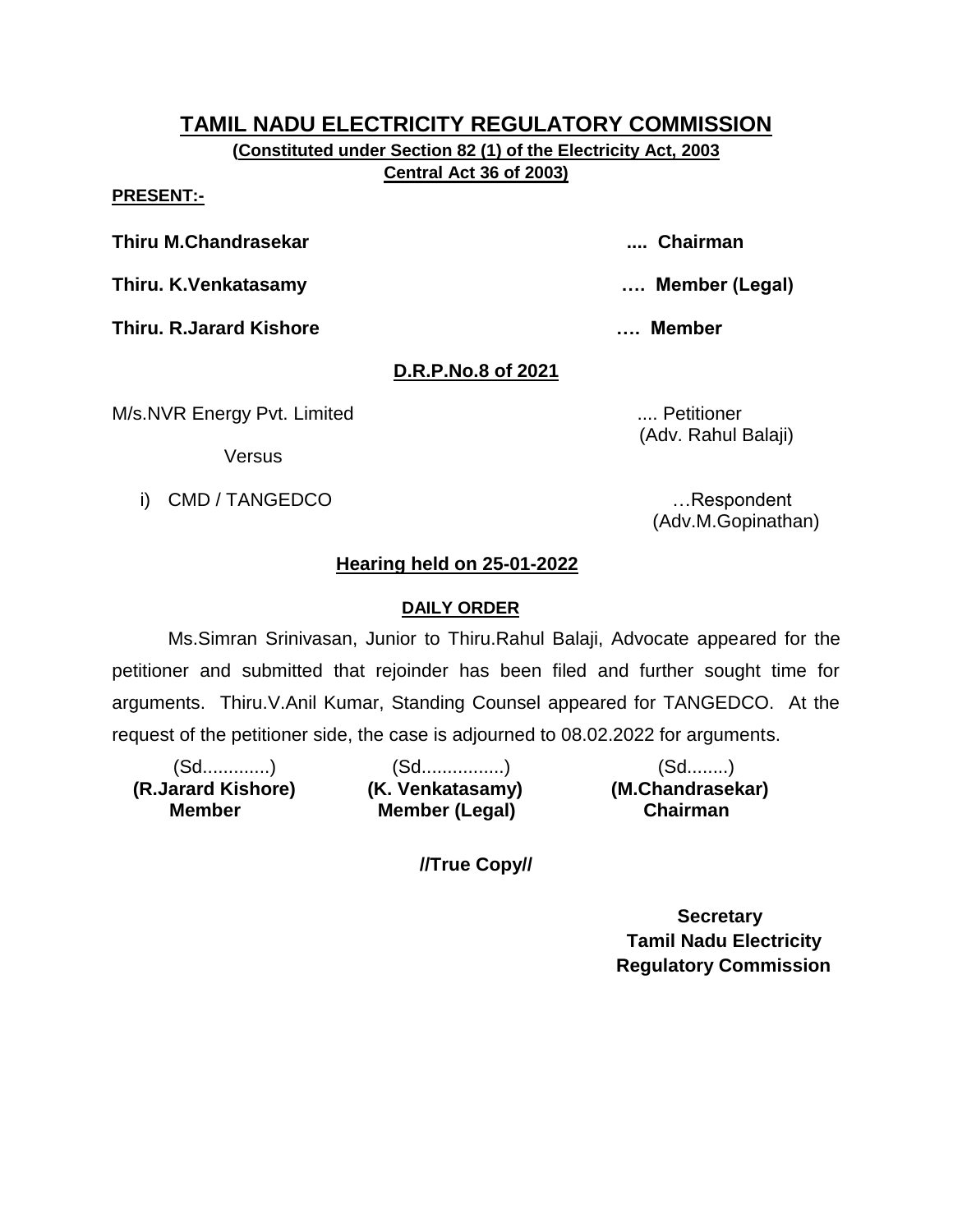**(Constituted under Section 82 (1) of the Electricity Act, 2003 Central Act 36 of 2003)**

**PRESENT:-**

**Thiru M.Chandrasekar .... Chairman**

**Thiru. K.Venkatasamy …. Member (Legal)**

**Thiru. R.Jarard Kishore …. Member** 

# **D.R.P.No.9 of 2021**

M/s.Narbheram Solar TN Pvt Limited ..... **Markon** .... Petitioner

Versus

i) CMD / TANGEDCO **i** and the set of the set of the set of the set of the set of the set of the set of the set of the set of the set of the set of the set of the set of the set of the set of the set of the set of the set o

(Adv. Rahul Balaji)

(Adv.M.Gopinathan)

# **Hearing held on 25-01-2022**

# **DAILY ORDER**

Ms.Simran Srinivasan, Junior to Thiru.Rahul Balaji, Advocate appeared for the petitioner and submitted that rejoinder has been filed and further sought time for arguments. Thiru.V.Anil Kumar, Standing Counsel appeared for TANGEDCO. At the request of the petitioner side, the case is adjourned to 08.02.2022 for arguments.

 **(R.Jarard Kishore) (K. Venkatasamy) (M.Chandrasekar) Member** 

(Sd.............) (Sd................) (Sd........) **Member (Legal) Chairman** 

**//True Copy//**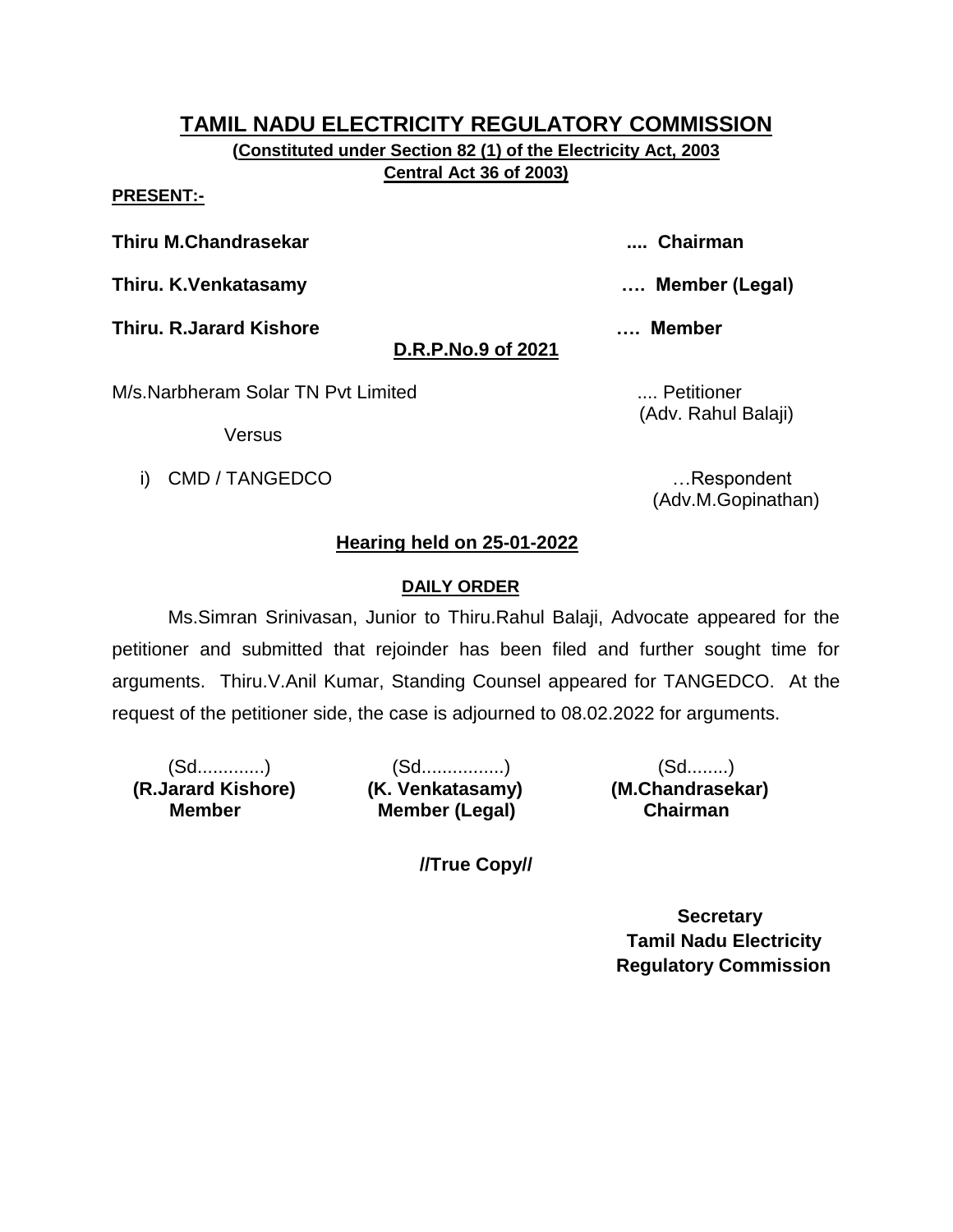**(Constituted under Section 82 (1) of the Electricity Act, 2003 Central Act 36 of 2003)**

**PRESENT:-**

**Thiru M.Chandrasekar .... Chairman**

**Thiru. K.Venkatasamy …. Member (Legal)**

**Thiru. R.Jarard Kishore …. Member** 

# **D.R.P.No.11 of 2021**

M/s.Hindustan Zinc Limited .... Petitioner

**Versus** 

(M/s.Link Legal)

i) CMD / TANGEDCO

ii) Director (Generation), TANGEDCO ... Respondents

(Adv.M.Gopinathan)

# **Hearing held on 25-01-2022**

## **DAILY ORDER**

Thiru.Aditya K.Singh, Advocate from M/s.Link Legal appeared for the petitioner. Thiru.V.Anil Kumar, Standing Counsel appeared for TANGEDCO and sought one week time for arguments. Petitioner side ready for arguments. At the request of the respondent side, the case is adjourned to 08.02.2022 for arguments as a last chance.

 **(R.Jarard Kishore) (K. Venkatasamy) (M.Chandrasekar) Member** 

(Sd.............) (Sd................) (Sd........) **Member (Legal) Chairman** 

**//True Copy//**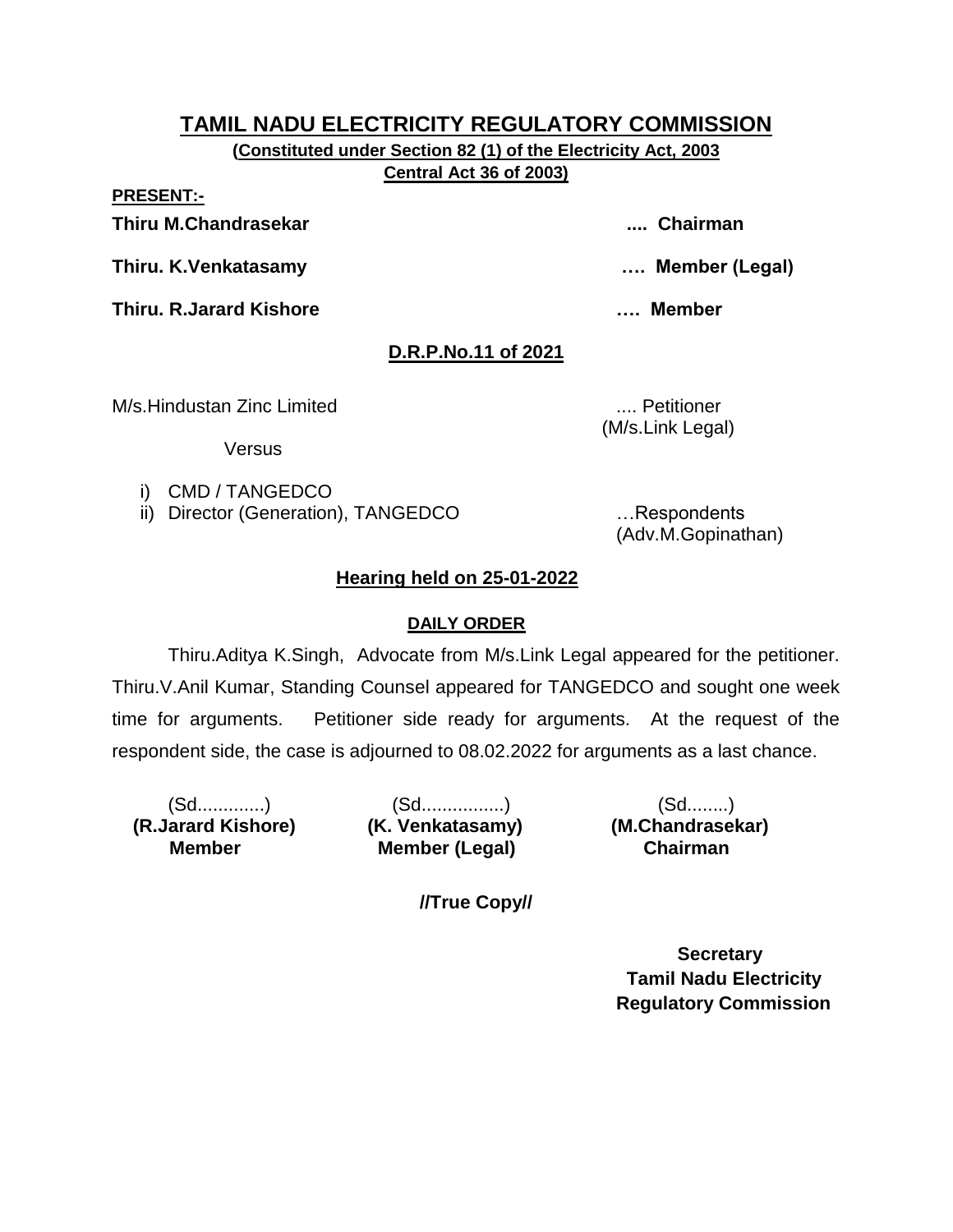**(Constituted under Section 82 (1) of the Electricity Act, 2003 Central Act 36 of 2003)**

**PRESENT:-**

**Thiru M.Chandrasekar .... Chairman**

**Thiru. K.Venkatasamy …. Member (Legal)**

**Thiru. R.Jarard Kishore …. Member** 

**D.R.P.No.13 of 2021**

M/s.EID Parry (India) Limited .... Petitioner

Versus

i) CMD / TANGEDCO

ii) CFC/Revenue, TANGEDCO …Respondents

(Adv. Rahul Balaji)

(Adv.M.Gopinathan)

# **Hearing held on 25-01-2022**

# **DAILY ORDER**

Ms.Simran Srinivasan, Junior to Thiru.Rahul Balaji, Advocate appeared for the petitioner and sought time for arguments. Thiru.V.Anil Kumar, Standing Counsel appeared for TANGEDCO. At the request of the petitioner side, the case is adjourned to 01.02.2022 for arguments.

 **(R.Jarard Kishore) (K. Venkatasamy) (M.Chandrasekar) Member** 

(Sd.............) (Sd................) (Sd........) **Member (Legal) Chairman** 

**//True Copy//**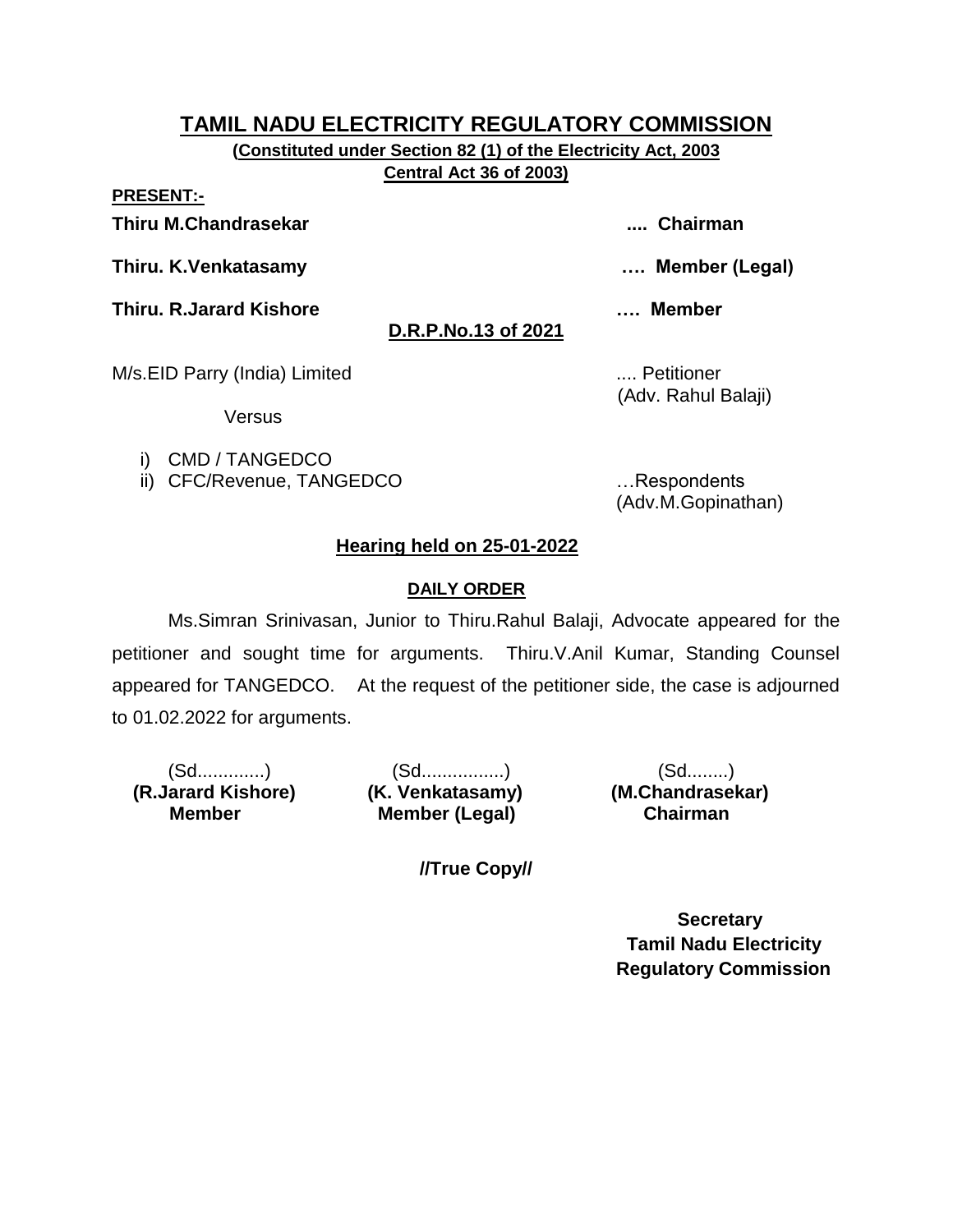**(Constituted under Section 82 (1) of the Electricity Act, 2003 Central Act 36 of 2003)**

**PRESENT:-**

**Thiru M.Chandrasekar .... Chairman**

**Thiru. K.Venkatasamy …. Member (Legal)**

**Thiru. R.Jarard Kishore …. Member** 

#### **T.A.No.1 of 2022 to T.A.No.5 of 2022**

M/s.Sundaram Clayton Ltd

& four others .... Petitioner (M/s.Sarvabhauman Associates)

Versus

i) CMD / TANGEDCO & Ors. **Example 20** in the second control of the second control of the second control of the second control of the second control of the second control of the second control of the second control of the s

(Adv.M.Gopinathan)

# **Hearing held on 25-01-2022**

# **DAILY ORDER**

The Advocate from M/s.Sarvabhauman Associates appeared for the petitioners and sought short adjournment. Thiru.V.Anil Kumar, Standing Counsel appeared for TANGEDCO. Commission directed the petitioners to pay required court fee as applicable at the time of transfer by High Court and file the relevant documents in 3 green copies and 5 white copies along with vakalath. The case is adjourned to 15.02.2022

 **(R.Jarard Kishore) (K. Venkatasamy) (M.Chandrasekar) Member** 

(Sd.............) (Sd................) (Sd........) **Member (Legal) Chairman** 

**//True Copy//**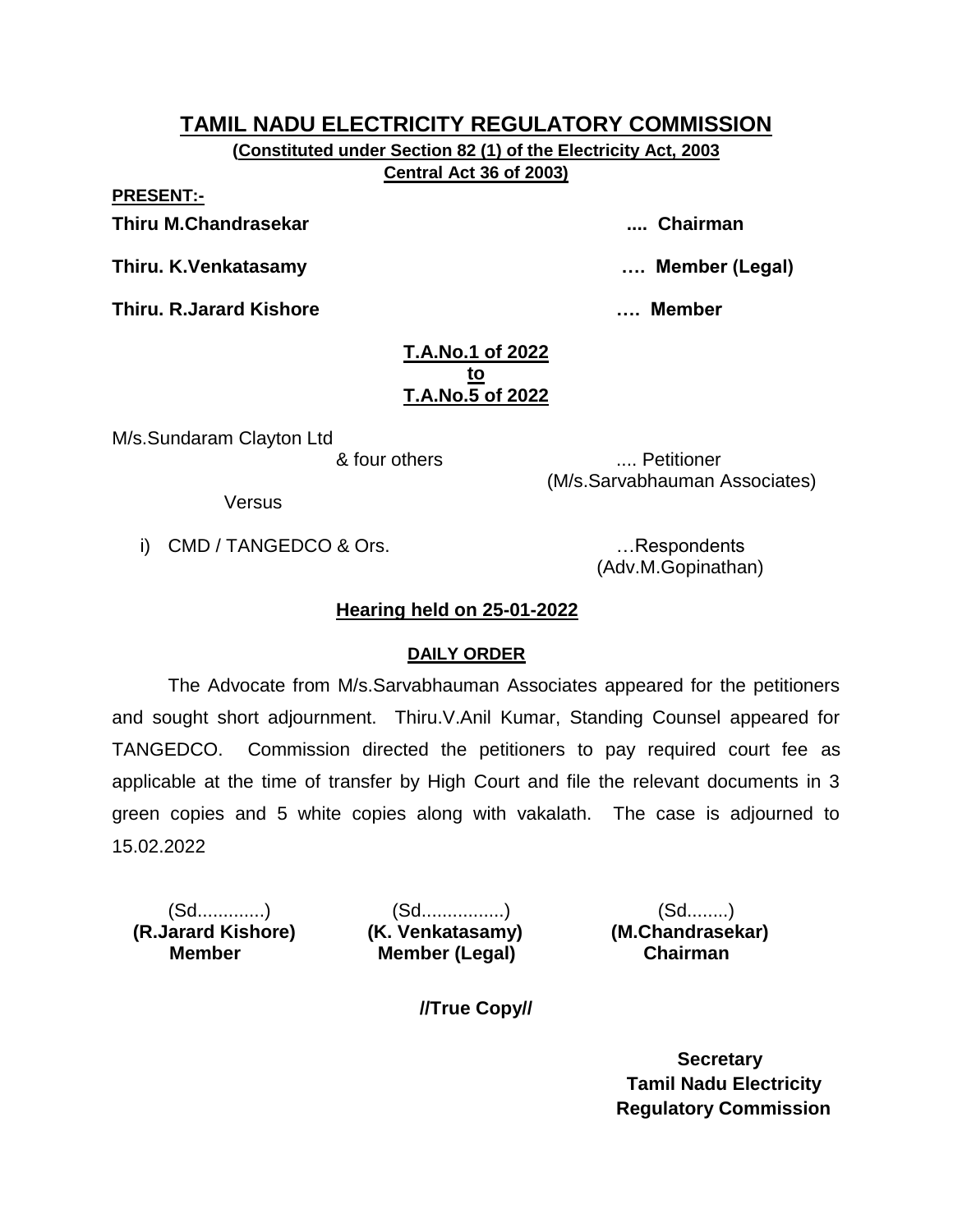**(Constituted under Section 82 (1) of the Electricity Act, 2003 Central Act 36 of 2003)**

**PRESENT:-**

**Thiru M.Chandrasekar .... Chairman**

**Thiru. K.Venkatasamy …. Member (Legal)**

**Thiru. R.Jarard Kishore …. Member** 

## **T.A.No.6 of 2022 to T.A.No.12 of 2022**

Tamil Nadu Power Producers' Association & six others .... Petitioner

**Versus** 

i) CMD / TANGEDCO & Ors. **Example 20** in the second control of the second control of the second control of the second control of the second control of the second control of the second control of the second control of the s

(Adv.M.Gopinathan)

(Adv.Rahul Balaji)

# **Hearing held on 25-01-2022**

## **DAILY ORDER**

Ms.Simran Srinivasan, Junior to Thiru.Rahul Balaji, Advocate appeared for the petitioners. Thiru.V.Anil Kumar, Standing Counsel appeared for TANGEDCO. Commission directed the petitioners to pay required court fee as applicable at the time of transfer by High Court and file the relevant documents in 3 green copies and 5 white copies along with vakalath. The case is adjourned to 15.02.2022

 **(R.Jarard Kishore) (K. Venkatasamy) (M.Chandrasekar) Member** 

Sd.............) (Sd................) (Sd........) **Member (Legal) Chairman** 

**//True Copy//**